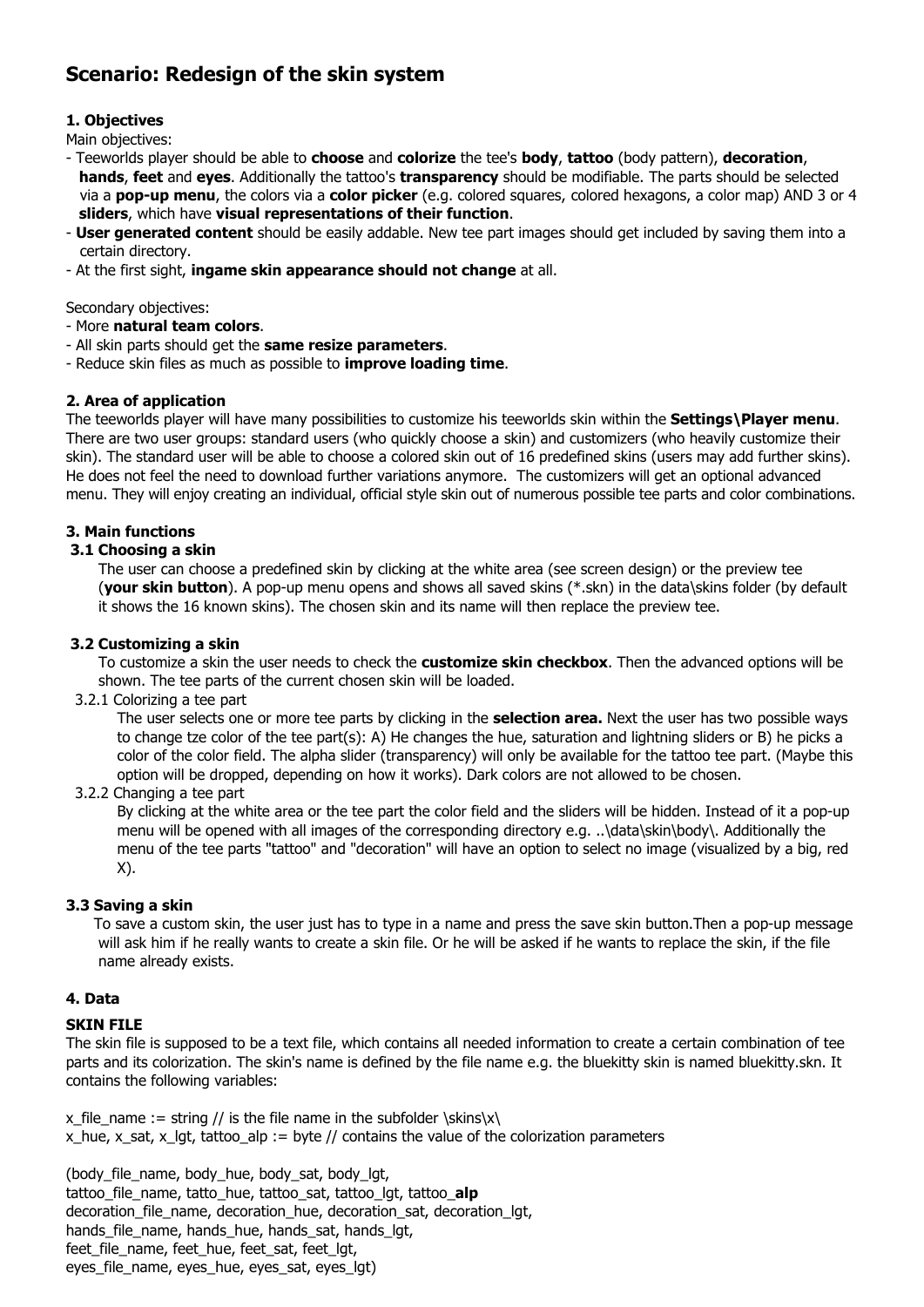### skins\body\standard.png



The dimensions of the new body graphic and the rendering of the tee body depend on the colorization tool. It might be necessary that we need a) the black outline (which will be rendered as the utmost bottom layer) b) the body (which should be able to get every possible color c) the body's shadow (might potentially merged with the body) d) an upper outline (might potentially merged with the body)

### skins\tattoo\stripe.pnq



It is supposed to be the only part which can get alpha transparency

### skins\decoration\onebop.pnq



### skins\hands\standard.png



skins\feet\standard.png



skins\feet\standard.png



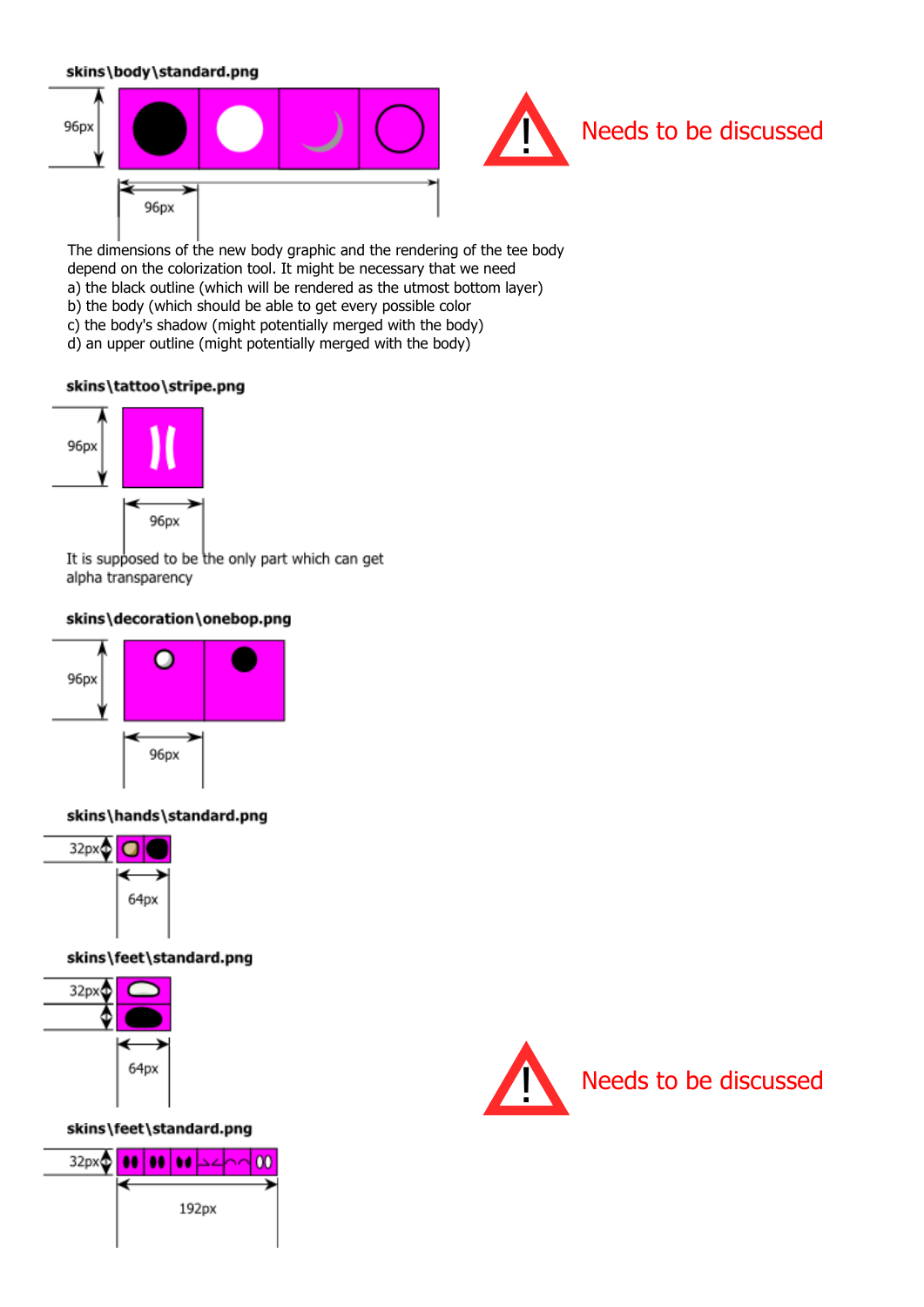#### button Country:

to save a lot of space, the flag should be selected with a pop-up menu similar to the one in the 0.6.X's server browser.